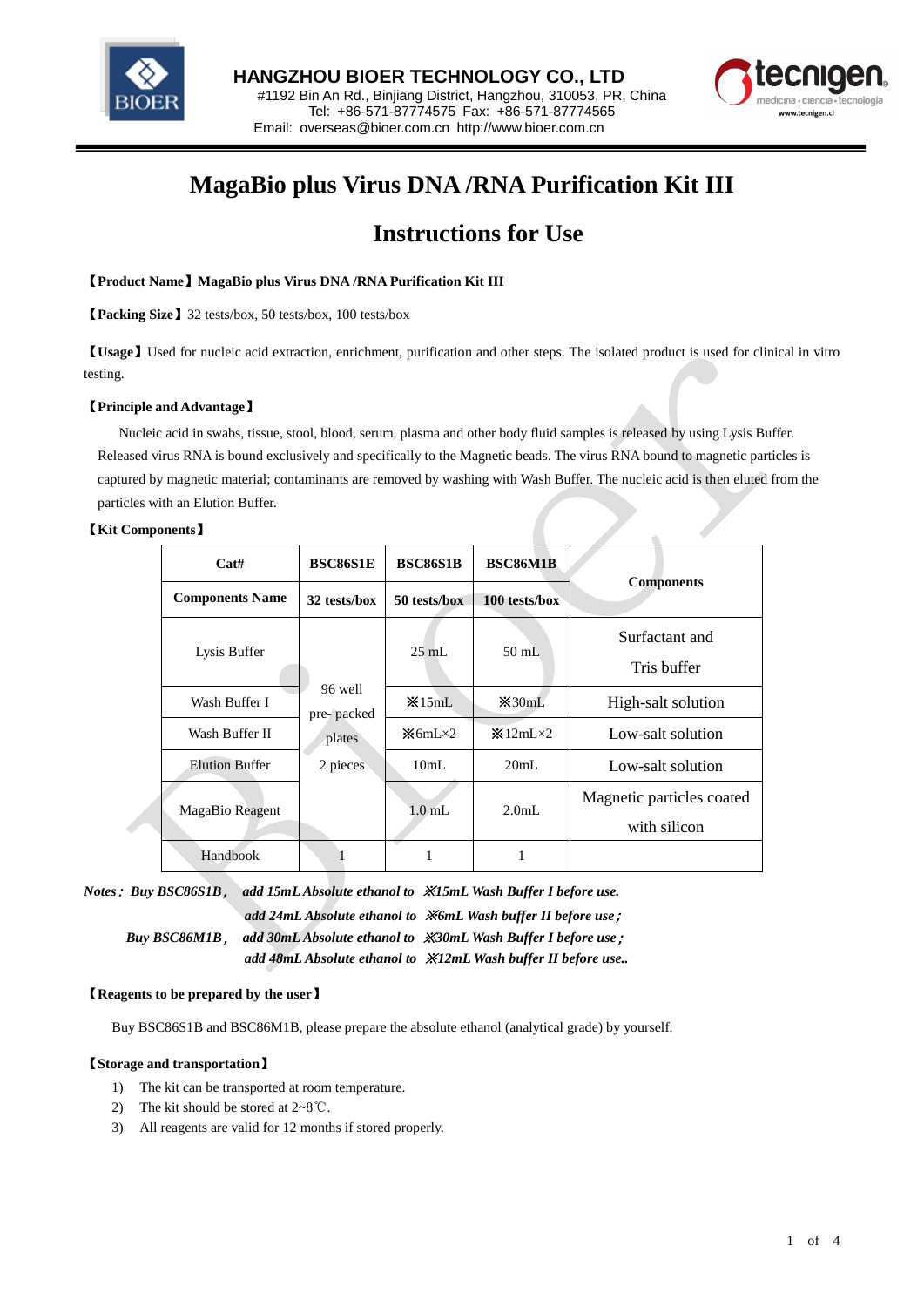

## 【**Applicable instrument**】

- 1.Magnetic rack or Bioer NPA-32+/ NPA-32P purification instrument
- 2.Water bath or dry bath
- 3.Vortex mixer

## 【**Sample Requirements**】

If the sample volume is less than 300μl, you can add an appropriate volume of PBS buffer or saline to make the total volume reach 300μl.

## 【**Procedure**】

### *Buy BSC86S1B and BSC86M1B, please follow the manual extraction method below.*

### **A. Sample preparation**

- 1. Processing of different samples:
- (1)Virus in whole blood, serum, plasma, ascites and other liquid samples virus: Add 300μL sample to a 1.5mL nuclease-free centrifuge tube.
- (2) Virus in Animal /plant tissue: Grind sample fully with normal saline or PBS, centrifuge at 12,000g for 5-10min. Take 300µL supernatant to a 1.5mL nuclease-free centrifuge tube.
- (3)Virus in feces sample: Grind the feces sample fully with normal saline or PBS, centrifuge at 12,000g for 5-10min. Take 300μL supernatant to a 1.5mL nuclease-free centrifuge tube.
- (4)Virus in saliva or other viscous liquid: Add 200μL sample to a 1.5mL nuclease-free centrifuge tube.
- (5) Swab samples: Put the swab into tube with sample preservative fluid, and shake the tube vigorously for 1 min. Take 300µL immersion solution to a 1.5mL nuclease-free centrifuge tube.
- $(6)$  For alveolar lavage fluid, sputum and other viscous liquid samples: Take 150 $\mu$ L of samples to a sterile 1.5mL nuclease-free centrifuge tube. Add 150μL of sputum liquefier (Cat. # BSC83M1). After shaking and mixing, incubate the sample at 37℃ for 10 min. Centrifuge for a few seconds.
- 2. Add 500μL Lysis Buffer to the 1.5mL nuclease-free centrifuge tube, shake and mix well.

3. Incubate at 70℃ for 10 minutes.

### **B. Sample Extraction**

- Add 25µL magnetic beads to the centrifuge tube (the magnetic beads should be mixed thoroughly before use), and mix upside down at room temperature for 3 minutes.
- 2. Place the centrifuge tube on the magnetic rack for 1 minute to allow the magnetic beads in the tube to be adsorbed, use a pipette to remove the liquid in the tube, and remove the centrifuge tube.
- 3. Add 500 µL of Wash Buffer I to resuspend the magnetic beads, place the centrifuge tube on the magnetic rack for 1 minute, use a pipette to remove the liquid in the tube, and remove the centrifuge tube.
- 4. Add 500 uL of Wash Buffer II to resuspend the magnetic beads, place the centrifuge tube on the magnetic rack for 1 minute. use a pipette to remove the liquid in the tube, and remove the centrifuge tube.
- 5. Add 500μL of Wash Buffer II to resuspend the magnetic beads. Place the centrifuge tube on the magnetic stand for 1 minute. Use a pipette to remove the liquid in the tube, allow the magnetic beads to continue to be adsorbed and dry at room temperature for 2 minutes.
- 6. Remove the centrifuge tube from the magnetic rack, add 70μL of elution buffer to resuspend the magnetic beads, and incubate in water bath at 70  $\mathbb C$  for 3 minutes. In the meantime, shake it twice to fully elute the nucleic acid.
- 7. Place the centrifuge tube on the magnetic rack for 1 minute to adsorb the magnetic beads, and transfer the liquid to a new 1.5 mL nuclease-free centrifuge tube.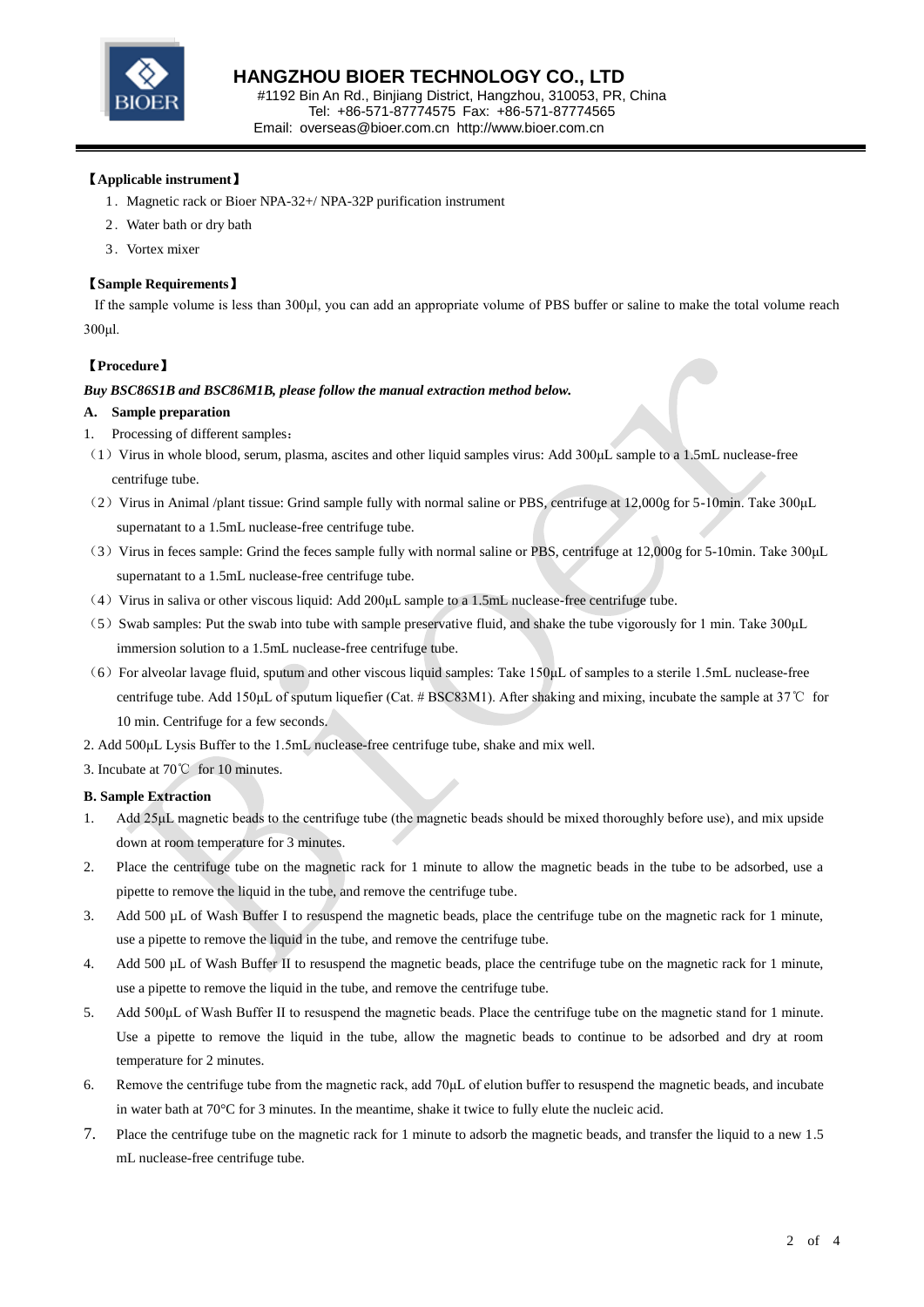

**Note:** If liquid is adhered on the tube wall and tube cover during operation, please centrifuge briefly to gather all liquid into the bottom of the tube, and then place it on the magnetic rack.

**If you want to use with automated instruments, the lysis temperature and elution temperature of the deep-well plate need to be adjusted and optimized.**

## **The automation purification: take Bioer NPA-32P as an example**

1. Reagent Preparation

### *a. For BSC86S1B and BSC86M1B,*

 Add 500μL Lysis Buffer to the column 1 and 7 of the 2.2mL 96-deep-well plate, 500μL Wash Buffer I to the column 2 and 8, 500μL Wash Buffer II to the column 3, 4 and 9,10; 70μL Elution Buffer to the column 5 and 11, 175μL pure water and 25μL MagaBio Reagent to the column 6 and 12 (the magnetic beads should be mixed thoroughly before use)

#### *b. For BSC86S1E,*

Put the 96 well pre-packed reagents at room temperature. Shake 96-well plate upside down for three times, and tear off the plastic bag. Centrifuge the pre-packed reagent for a few seconds (or swing by hand a few times) to avoid reagent adhering to the wall of the tubes. Tear off the aluminum foil film of 96-well plate and identify the direction of the plate (magnetic beads in column #6 & #12).

- 2. Add 300µL sample to the 96 well plate columns #1 and #7, please avoid cross-contamination Note: Please refer to manual extraction method for sample preparation from different sources.
- 3. Place 96 deep well plate to the instrument, install the 8-strip tips on the instrument.
- 4. Run the program according to the following procedures:

|  | <b>Ste</b><br>p | Well           | Name         | Waiting<br>Time<br>(min:ss) | Mixing<br>Time<br>(min:ss) | Magnet<br>Time<br>(min:ss) | Adsorption | Speed | Volume<br>$(\mu l)$ |
|--|-----------------|----------------|--------------|-----------------------------|----------------------------|----------------------------|------------|-------|---------------------|
|  | 1               | 1              | Lysis        | 0:0                         | 2:0                        | 0:0                        |            | F     | 700                 |
|  | 2               | 6              | <b>Beads</b> | 0:0                         | 0:15                       | 0:15                       | $\sqrt{}$  | F     | 200                 |
|  | 3               | 1              | Bind         | 0:0                         | 3:0                        | 0:45                       | $\sqrt{ }$ | F     | 700                 |
|  | 4               | $\overline{2}$ | Wash 1       | 0:0                         | 0:30                       | 0:30                       | $\sqrt{}$  | F     | 500                 |
|  | 5               | 3              | Wash 2       | 0:0                         | 0:30                       | 0:30                       | $\sqrt{ }$ | F     | 500                 |
|  | 6               | $\overline{4}$ | Wash 3       | 0:0                         | 0:30                       | 0:30                       | $\sqrt{ }$ | F     | 500                 |
|  | 7               | 5              | Elution      | 2:0                         | 2:30                       | 0:30                       |            | F     | 70                  |
|  | 8               | 6              | Discard      | 0:0                         | 0:15                       | 0:0                        |            | F     | 200                 |

#### **Temperature settings:**

#### **Lysis temperature: 80**℃**. Lysis heating ends at Step 2.**

#### **Elution temperature: 80**℃**. Elution starts heating at Step 7**

5. After the automatic purification is over, transfer the Elution Buffer in columns 5 and 11 to a clean nuclease-free 0.5mL centrifuge tube; if not using it immediately, please store at-20 degrees.

#### 【**Explanation of test results**】

This kit is suitable for the extraction of viral nucleic acid in swabs, tissue, feces, blood, serum, plasma and other body fluid samples.